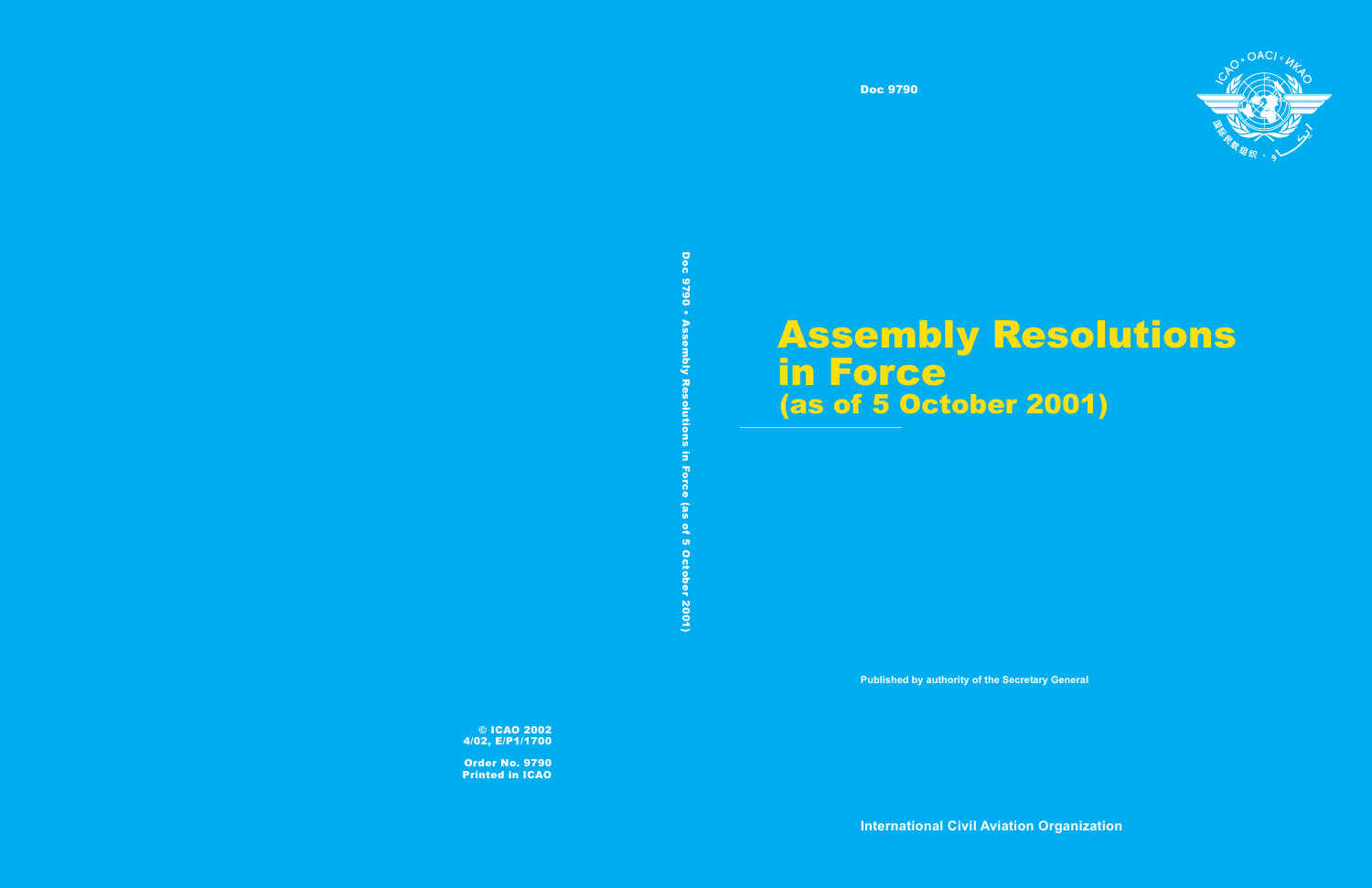# **A33-7: Consolidated statement of continuing ICAO policies and practices related to environmental protection**

*Whereas* in Resolution A32-8 the Assembly resolved to continue to adopt at each ordinary Session a consolidated statement of continuing ICAO policies and practices related to environmental protection;

*Whereas* Resolution A32-8 consists of an introductory text and a number of Appendices concerning specific but inter-related subjects;

*Considering* the need to incorporate new ICAO policies and guidance material regarding aircraft noise and to respond to other developments in this field since the 32nd Session of the Assembly, notably the concept of a "balanced approach" to noise management (Appendix C), guidance on the process and criteria to use when considering possible new local operating restrictions (Appendix E) and guidance on land-use planning and management (a new Appendix F); and

*Considering* the need also to reflect developments that have taken place since the 32nd Session of the Assembly in the field of aircraft engine emissions, including an improved understanding of their impact and of possible means of limiting or reducing greenhouse gases from aviation (Appendices H and I);

#### *The Assembly:*

1. *Resolves* that the Appendices attached to this Resolution and listed below constitute the consolidated statement of continuing ICAO policies and practices related to environmental protection, up to date as these policies exist at the close of the 33rd Session of the Assembly:

## Appendix A — General

Appendix B — Development of Standards, Recommended Practices and Procedures and/or guidance material relating to the quality of the environment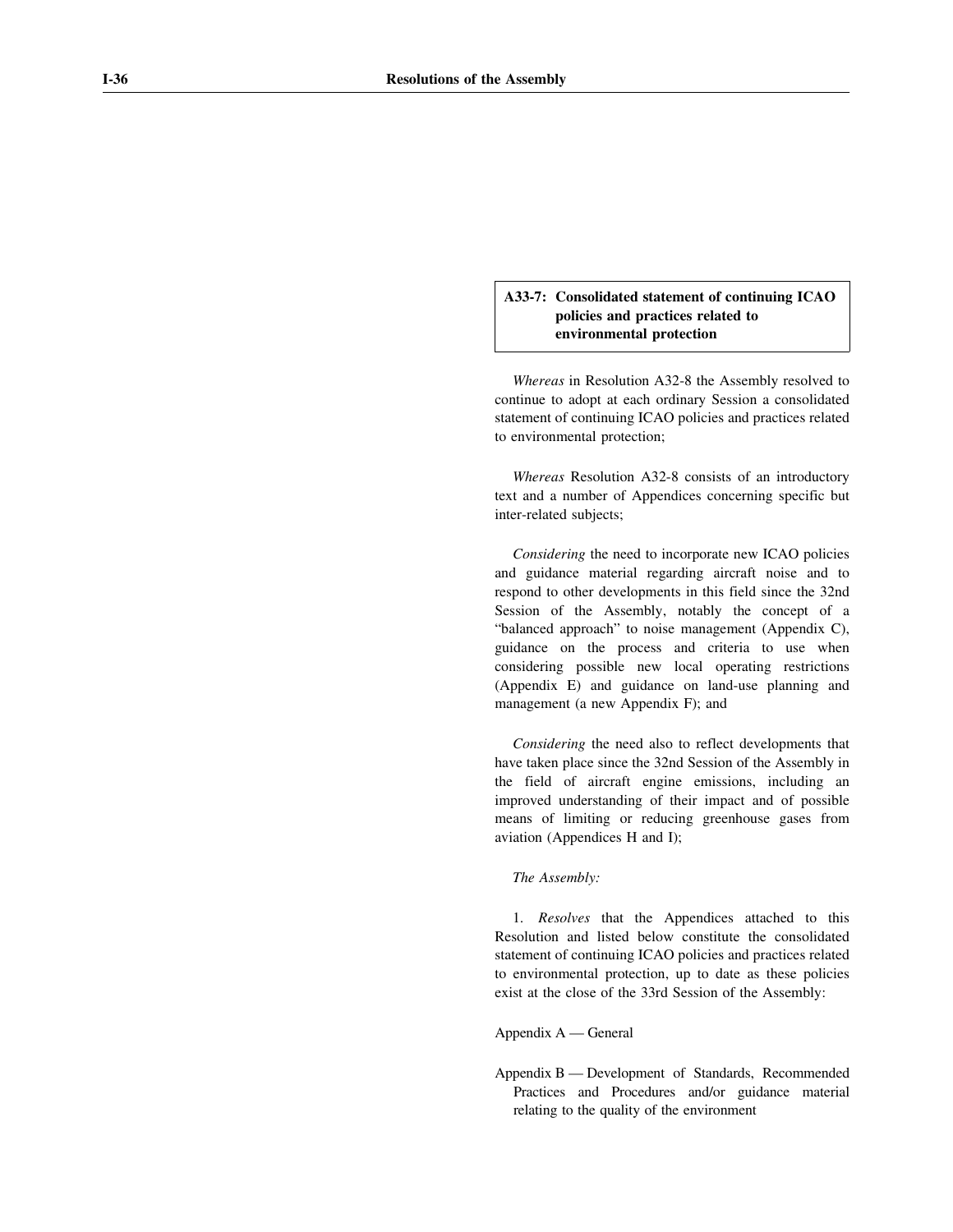- Appendix C Policies and programmes based on a "balanced approach" to aircraft noise management
- Appendix D Phase-out of subsonic jet aircraft which exceed the noise levels in Volume I of Annex 16
- Appendix E Local noise-related operating restrictions at airports
- Appendix  $F -$  Land-use planning and management
- Appendix G Supersonic aircraft The problem of sonic boom
- Appendix H Environmental impact of civil aviation on the atmosphere
- Appendix I Market-based measures regarding aircraft engine emissions

2. *Requests* the Council to submit at each ordinary session of the Assembly for review a consolidated statement of continuing ICAO policies and practices related to environmental protection; and

3. *Declares* that this Resolution supersedes Resolution A32-8.

## **APPENDIX A**

## **General**

*Whereas* the preamble to the *Convention on International Civil Aviation* states that "the future development of international civil aviation can greatly help to create and preserve friendship and understanding among the nations and peoples of the world . . ." and Article 44 of that Convention states that ICAO should "develop the principles and techniques of international air navigation and . . . foster the planning and development of international air transport so as to . . . meet the needs of the peoples of the world for safe, regular, efficient and economical air transport";

*Whereas* many of the adverse environmental effects of civil aviation activity can be reduced by the application of integrated measures embracing technological improvements, appropriate operating procedures, proper organization of air traffic and the appropriate use of airport planning, land-use planning and management and marketbased measures;

*Whereas* other international organizations are becoming involved in activities relating to environmental policies affecting air transport;

*Whereas* in fulfilling its role, ICAO strives to achieve a balance between the benefit accruing to the world community through civil aviation and the harm caused to the environment in certain areas through the progressive advancement of civil aviation; and

*Whereas* ICAO envisages co-operation with other international organizations, as necessary, including possible participation in projects financed by the United Nations Environment Fund;

## *The Assembly:*

1. *Declares* that ICAO is conscious of and will continue to take into account the adverse environmental impacts that may be related to civil aviation activity and its responsibility and that of its Contracting States to achieve maximum compatibility between the safe and orderly development of civil aviation and the quality of the environment;

2. *Requests* the Council to continue to pursue all civil aviation matters related to the environment and also maintain the initiative in developing policy guidance on these matters, and not leave such initiatives to other organizations;

3. *Invites* States to continue their active support for ICAO's environment-related activities on all appropriate occasions;

4. *Encourages* the Council, if and when it deems this desirable to pursue co-operative arrangements with the United Nations Environment Programme for the execution of environmental projects financed by the United Nations Environment Fund; and

5. *Urges* States to refrain from unilateral environmental measures that would be harmful to the development of international civil aviation.

## **APPENDIX B**

# **Development of Standards, Recommended Practices and Procedures and/or guidance material relating to the quality of the environment**

*Whereas* the problem of aircraft noise in the vicinity of many of the world's airports, which continues to arouse public concern and limit airport infrastructure development, requires appropriate action;

*Whereas* the Council has adopted Annex 16, Volume I — *Aircraft Noise*, which comprises noise certification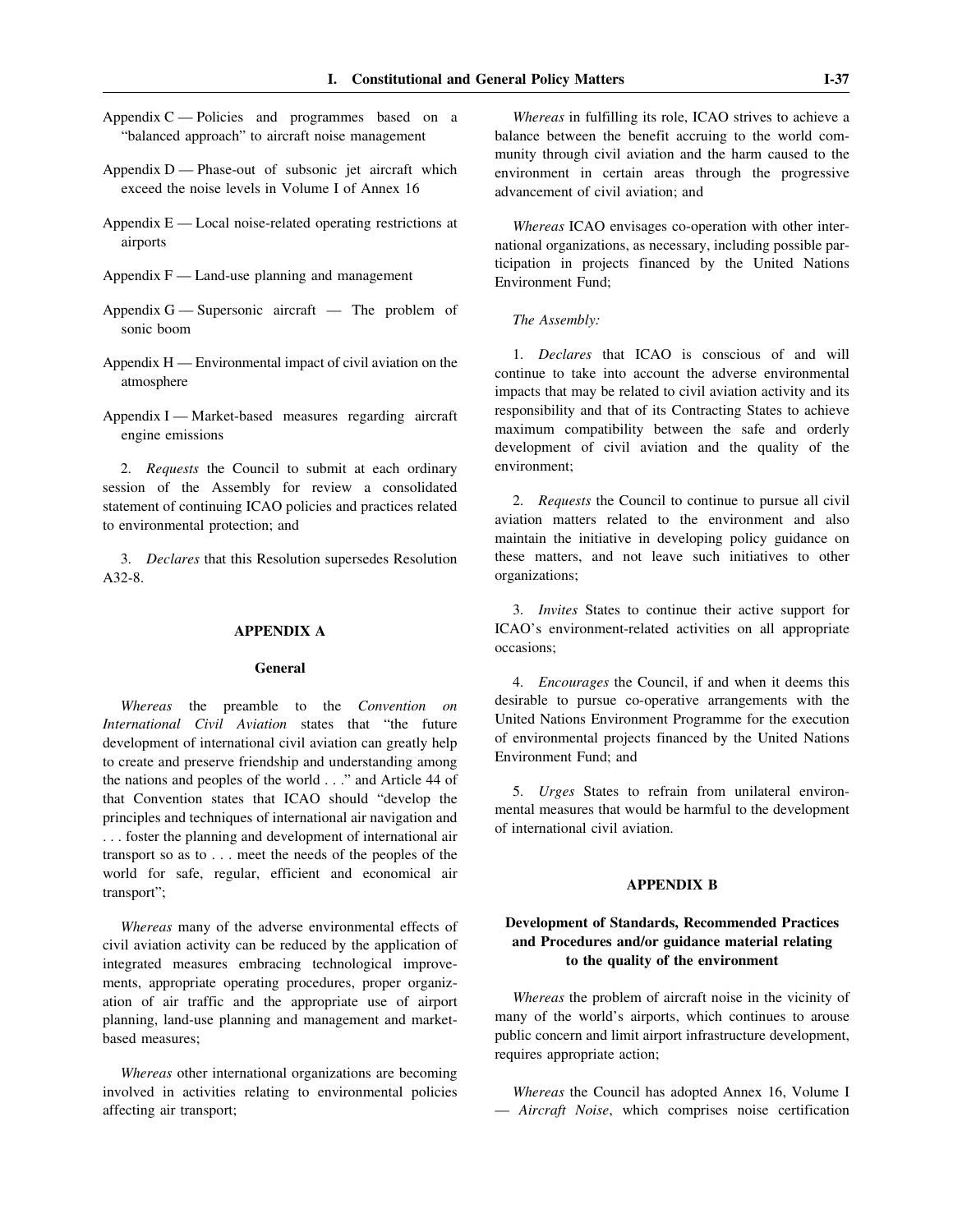standards for subsonic aircraft (except STOL/VTOL) and has notified Contracting States of this action;

*Whereas* noise-related charges are in use at some airports and long-standing ICAO policy guidance exists on this subject (*ICAO's Policies on Charges for Airports and Air Navigation Services*, Doc 9082);

*Whereas* the environmental impact of aircraft engine emissions, while not fully understood, is a cause of concern;

*Whereas* the Council has adopted Annex 16, Volume II — *Aircraft Engine Emissions*, which comprises emissions certification standards for new aircraft engines and has notified States of this action;

*Whereas* the future development of aviation could increase and aggravate the problems of both aircraft noise and aircraft engine emissions unless action is taken to alleviate the situation;

*Whereas* the Council has established a Committee on Aviation Environmental Protection (CAEP) for the purpose of assisting in the further development of Standards, Recommended Practices and Procedures and/or guidance material on aircraft noise and aircraft engine emissions; and

*Noting* Resolution A33-14 (Appendix Q) on drawing the attention of aircraft manufacturers and operators to the need for future generations of aircraft to be designed so that they are capable of being operated efficiently, and with the least possible environmental disturbance, from aerodromes used for the operation of present-day jet aircraft;

## *The Assembly:*

1. *Welcomes* the adoption by the Council in June 2001 of the new, more stringent aircraft noise standard for inclusion in Annex 16, Volume I, Chapter 4;

2. *Requests* the Council, with the assistance and cooperation of other bodies of the Organization and of other international organizations, to continue with vigour the work related to the development of Standards, Recommended Practices and Procedures and/or guidance material dealing with the impact of aviation on the environment;

3. *Requests* the Council to ensure that its Committee on Aviation Environmental Protection (CAEP) pursues its work programme in the noise and emissions fields expeditiously in order that appropriate solutions can be developed as quickly as possible;

4. *Urges* Contracting States from regions of the world that are currently not represented or under-represented in CAEP to participate in the Committee's work; and

5. *Urges* Contracting States to follow, where appropriate, the ICAO provisions developed pursuant to Clause 2 of this Appendix.

## **APPENDIX C**

# **Policies and programmes based on a "balanced approach" to aircraft noise management**

*Whereas* a goal of ICAO is to promote the highest practicable degree of consistency in international civil aviation, including environmental regulations;

*Whereas* the uncoordinated development of national and regional policies and programmes for the alleviation of aircraft noise could hinder the role of civil aviation in economic development;

*Whereas* the severity of the aircraft noise problem at many airports has given rise to measures which limit aircraft operations and has provoked vigorous opposition to the expansion of existing airports or construction of new airports;

*Whereas* ICAO has accepted full responsibility for pursuing a course aimed at achieving maximum compatibility between the safe, economically effective and orderly development of civil aviation and the quality of the environment, and is actively pursuing the concept of a "balanced approach" for the reduction of aircraft noise and ICAO guidance on how States might apply such an approach;

*Whereas* the balanced approach to noise management developed by ICAO consists of identifying the noise problem at an airport and then analysing the various measures available to reduce noise through the exploration of four principal elements, namely reduction at source, land-use planning and management, noise abatement operational procedures and operating restrictions, with the goal of addressing the noise problem in the most costeffective manner;

*Whereas* the assessment of present and future impact of aviation noise is an essential tool for the development of policy by ICAO and its Contracting States;

*Whereas* the process for implementation and decisions between elements of the balanced approach is for Contracting States and it is ultimately the responsibility of indi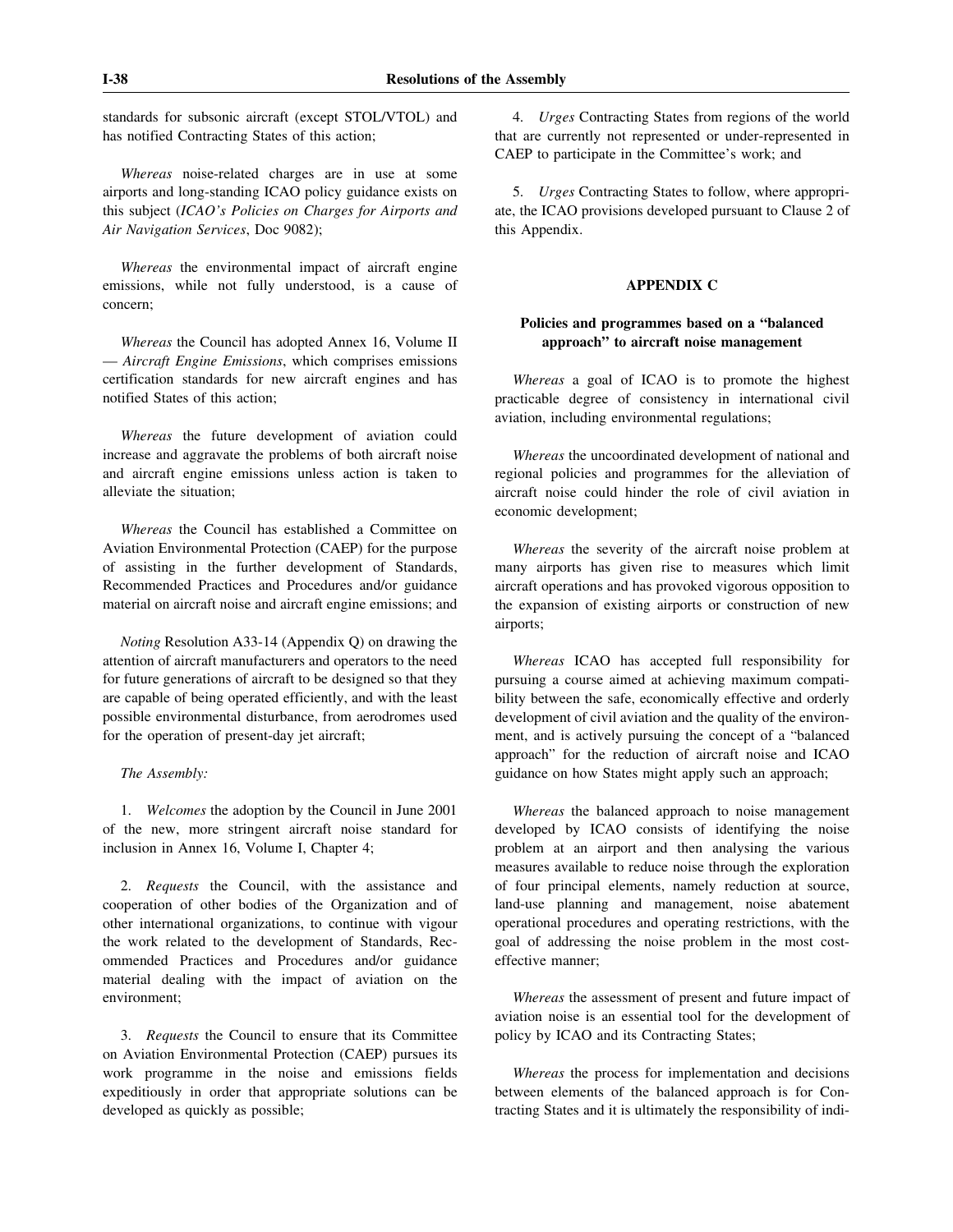vidual States to develop appropriate solutions to the noise problems at their airports, with due regard to ICAO rules and policies;

*Recognizing* that in developing ICAO guidance on application of the balanced approach to noise management, a degree of flexibility is required in order to accommodate local, national and regional differences;

*Recognizing* that solutions to noise problems need to be tailored to the specific characteristics of the airport concerned, which calls for an airport-by-airport approach, and that similar solutions could be applied if similar noise problems are identified at airports;

*Recognizing* that measures to address noise may have significant cost implications for operators and other stakeholders, particularly those from developing countries;

*Recognizing* that States have relevant legal obligations, existing agreements, current laws and established policies which may influence their implementation of the ICAO "balanced approach";

*Recognizing* that some States may also have wider policies on noise management; and

*Considering* that the improvements in the noise climate achieved at many airports through the replacement of Chapter 2 compliant aircraft (aircraft which comply with the noise certification standards in Volume I, Chapter 2 of Annex 16 but which exceed the noise levels in Volume I, Chapter 3 of Annex 16) by quieter aircraft should be safeguarded by taking account of the sustainability of future growth and should not be eroded by incompatible urban encroachment around airports;

*The Assembly:*

1. *Calls upon* all ICAO Contracting States and international organizations to recognize the leading role of ICAO in dealing with the problems of aircraft noise;

- 2. *Urges* States to:
- a) adopt a balanced approach to noise management, taking full account of ICAO guidance, relevant legal obligations, existing agreements, current laws and established policies, when addressing noise problems at their international airports;
- b) institute or oversee a transparent process when considering measures to alleviate noise, including:
- 1) assessment of the noise problem at the airport concerned based on objective, measurable criteria and other relevant factors;
- 2) evaluation of the likely costs and benefits of the various measures available and, based on that evaluation, selection of measures with the goal to achieve maximum environmental benefit most cost-effectively; and
- 3) provision for dissemination of the evaluation results, for consultation with stakeholders and for dispute resolution;
- 3. *Encourages* States to:
- a) promote and support studies, research and technology programmes aimed at reducing noise at source or by other means;
- b) apply land-use planning and management policies to limit the encroachment of incompatible development into noise-sensitive areas and mitigation measures for areas affected by noise, consistent with Appendix F to this Resolution;
- c) apply noise abatement operational procedures, to the extent possible without affecting safety; and
- d) not apply operating restrictions as a first resort but only after consideration of the benefits to be gained from other elements of the balanced approach and in a manner which is consistent with Appendix E to this Resolution;
- 4. *Requests* States to:
- a) work closely together to ensure the harmonization of programmes, plans and policies to the extent possible;
- b) ensure that the application of any measures to alleviate noise are consistent with the non-discrimination principle in Article 15 of the Chicago Convention; and
- c) take into consideration the particular economic conditions of developing countries;

5. *Invites* States to keep the Council informed of their policies and programmes to alleviate the problem of aircraft noise in international civil aviation;

6. *Requests* the Council to assess continuously the evolution of the impact of aircraft noise and to develop the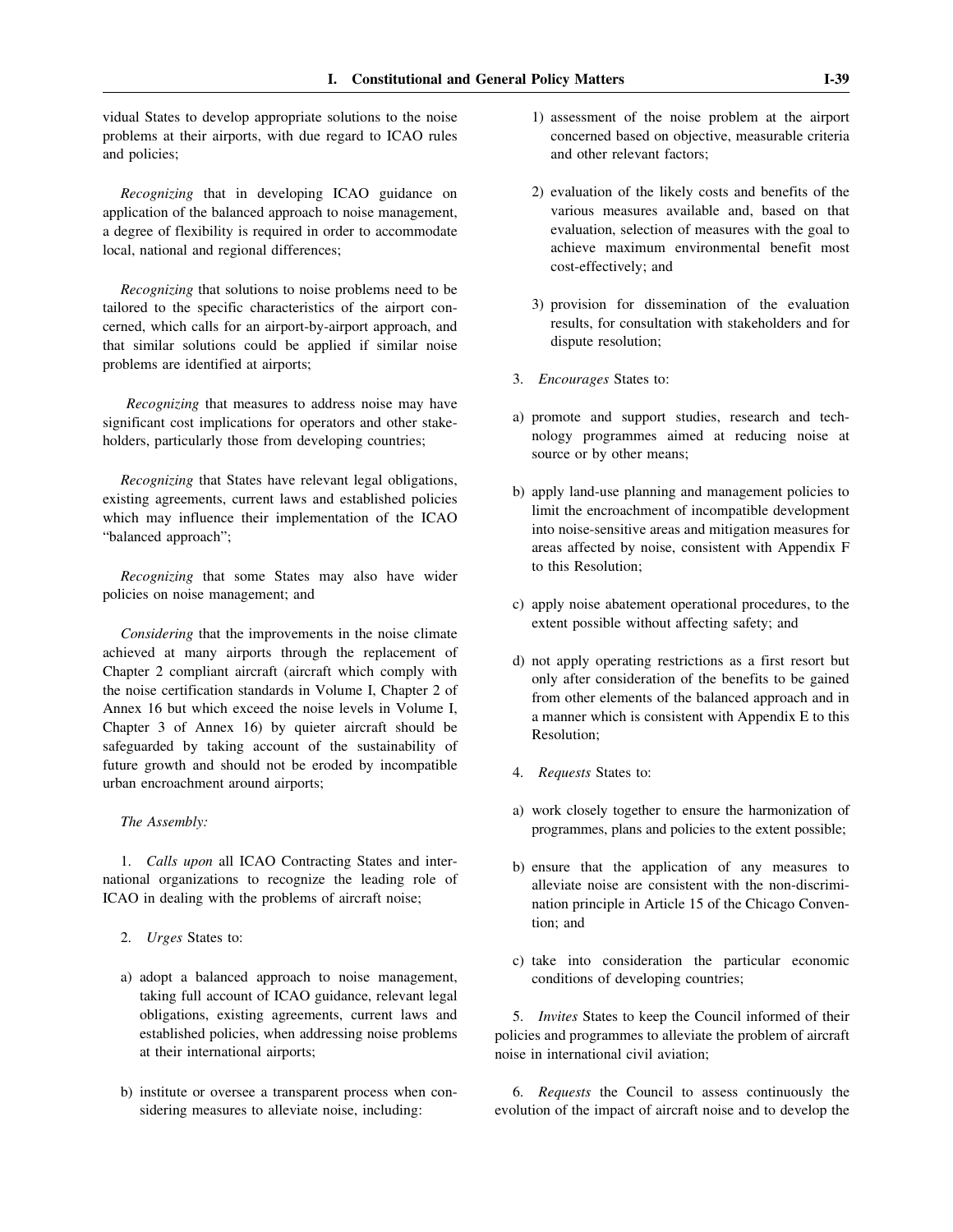necessary ICAO guidance to assist States in implementing the concept of the balanced approach to noise management, and to report back to the next regular Session of the Assembly, particularly with regard to:

- a) the principal elements of the balanced approach and the relationship between them;
- b) the analytical and methodological tools that might be needed to assess and compare the elements; and
- c) local noise-related operating restrictions at airports; and

7. *Calls upon* States to provide appropriate support for this work on ICAO guidance.

# **APPENDIX D**

# **Phase-out of subsonic jet aircraft which exceed the noise levels in Volume I of Annex 16**

*Whereas* certification standards for subsonic jet aircraft noise levels are specified in Volume I of Annex 16;

*Whereas* for the purpose of this Appendix, a phase-out is defined as withdrawal of a noise-based category of aircraft from international operations at all airports in one or more States;

*Whereas* the Committee on Aviation Environmental Protection has concluded that a general phase-out of Chapter 3 aircraft operations by all the countries which imposed a phase-out on operations of Chapter 2 aircraft is not supported on cost-benefit grounds;

*Whereas* some States have implemented or initiated phase-outs of aircraft which exceed the noise levels in Volume I, Chapter 3 of Annex 16, or are considering so doing;

*Recognizing* that the noise standards in Annex 16 are not intended to introduce operating restrictions on aircraft;

*Recognizing* that operating restrictions on existing aircraft may increase the costs of airlines and could impose a heavy economic burden, particularly on aircraft operators which may not have the financial resources to re-equip their fleets, such as those from developing countries; and

*Considering* that resolution of problems due to aircraft noise must be based on the mutual recognition of the difficulties encountered by States and a balance among their different concerns;

*The Assembly:*

1. *Urges* States not to introduce any phase-outs of aircraft which exceed the noise levels in Volume I, Chapter 3 of Annex 16 before considering:

- a) whether the normal attrition of existing fleets of such aircraft will provide the necessary protection of noise climates around their airports;
- b) whether the necessary protection can be achieved by regulations preventing their operators from adding such aircraft to their fleets through either purchase, or lease/charter/interchange, or alternatively by incentives to accelerate fleet modernization;
- c) whether the necessary protection can be achieved through restrictions limited to airports and runways the use of which has been identified and declared by them as generating noise problems and limited to time periods when greater noise disturbance is caused; and
- d) the implications of any restrictions for other States concerned, consulting these States and giving them reasonable notice of intention;

2. *Urges* States which, despite the considerations in Resolving Clause 1 above, decide to phase out aircraft which comply with the noise certification standards in Volume I, Chapter 2 of Annex 16 but which exceed the noise levels in Volume I, Chapter 3 of Annex 16:

- a) to frame any restrictions so that Chapter 2 compliant aircraft of an individual operator which are presently operating to their territories may be withdrawn from these operations gradually over a period of not less than 7 years;
- b) not to restrict before the end of the above period the operations of any aircraft less than 25 years after the date of issue of its first individual certificate of airworthiness;
- c) not to restrict before the end of the period the operations of any presently existing wide-body aircraft or of any fitted with engines that have a by-pass ratio higher than 2 to 1; and
- d) to inform ICAO, as well as the other States concerned, of all restrictions imposed;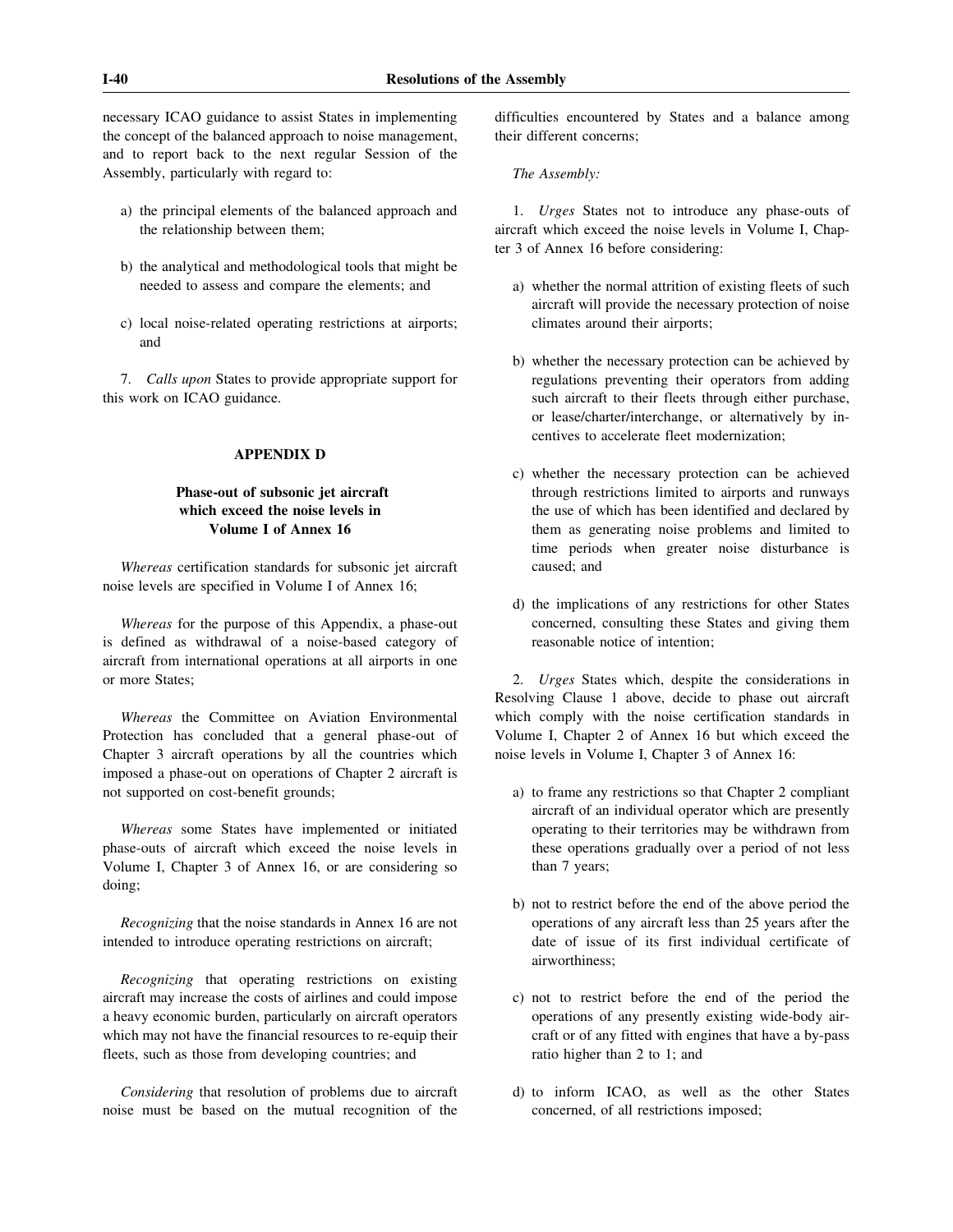3. *Strongly encourages* States to continue to cooperate bilaterally, regionally and inter-regionally with a view to:

- a) alleviating the noise burden on communities around airports without imposing severe economic hardship on aircraft operators; and
- b) taking into account the problems of operators of developing countries with regard to Chapter 2 aircraft presently on their register, where they cannot be replaced before the end of the phase-out period, provided that there is proof of a purchase order or leasing contract placed for a replacement Chapter 3 compliant aircraft and the first date of delivery of the aircraft has been accepted;

4. *Urges* States not to introduce measures to phase-out aircraft which comply, through original certification or recertification, with the noise certification standards in Volume I, Chapters 3 or 4 of Annex 16;

5. *Urges* States not to impose any operating restrictions on Chapter 3 compliant aircraft, except as part of the balanced approach to noise management developed by ICAO and in accordance with Appendices C and E to this Resolution; and

6. *Urges* States to assist aircraft operators in their efforts to accelerate fleet modernization and thereby prevent obstacles and permit all States to have access to lease or purchase aircraft compliant with Chapter 3, including the provision of multilateral technical assistance where appropriate.

## **APPENDIX E**

## **Local noise-related operating restrictions at airports**

*Whereas* certification standards for subsonic jet aircraft noise are specified in Volume I of Annex 16;

*Whereas* for the purposes of this Appendix an operating restriction is defined as any noise-related action that limits or reduces an aircraft's access to an airport;

*Whereas* Appendix C to this Resolution calls for States to adopt a balanced approach to noise management when addressing noise problems at their international airports;

*Whereas* the scope for further reductions in noise at source is limited in that past improvements in noise reduction technology are being gradually assimilated into

the fleet but no significant breakthroughs in technology are anticipated in the foreseeable future;

*Whereas* at many airports, land-use planning and management and noise abatement operational procedures are already being used and other noise mitigation measures are in place, although urban encroachment continues in certain cases;

*Whereas* the phase-out of aircraft which comply with the noise certification standards in Volume I, Chapter 2 of Annex 16 but which exceed the noise levels in Volume I, Chapter 3 of Annex 16 (as provided for in Appendix D to this Resolution) will be fully implemented in some States by April 2002 and, assuming continued growth in aviation activity, without further action the number of people exposed to aircraft noise at some airports in those States may increase after that date;

*Whereas* the Council in June 1999 specifically requested the Committee on Aviation Environmental Protection to explore in a worldwide context the issue of possible operating restrictions on Chapter 3 aircraft;

*Whereas* there are significant regional differences in the extent to which aircraft noise is expected to be a problem over the next two decades and some States have consequently been considering placing operating restrictions on certain aircraft which comply with the noise certification standards in Volume I, Chapter 3 of Annex 16;

*Whereas* if operating restrictions on Chapter 3 aircraft are introduced at certain airports, this should be based on the balanced approach and relevant ICAO guidance and should be tailored to the specific requirements of the airport concerned;

*Whereas* these restrictions could have a significant economic impact on fleet investments of aircraft operators from States other than those in which the restrictions are imposed;

*Recognizing* that these restrictions go beyond the policy established in Appendix D to this Resolution and other relevant policy guidance developed by ICAO;

*Recognizing* that ICAO places no obligation on States to impose operating restrictions on Chapter 3 aircraft;

*Recognizing* that the noise standards in Annex 16 were not intended to introduce operating restrictions on aircraft and, specifically, that the newly adopted standard contained in Annex 16, Volume I, Chapter 4 is based on the understanding that it is for certification purposes only; and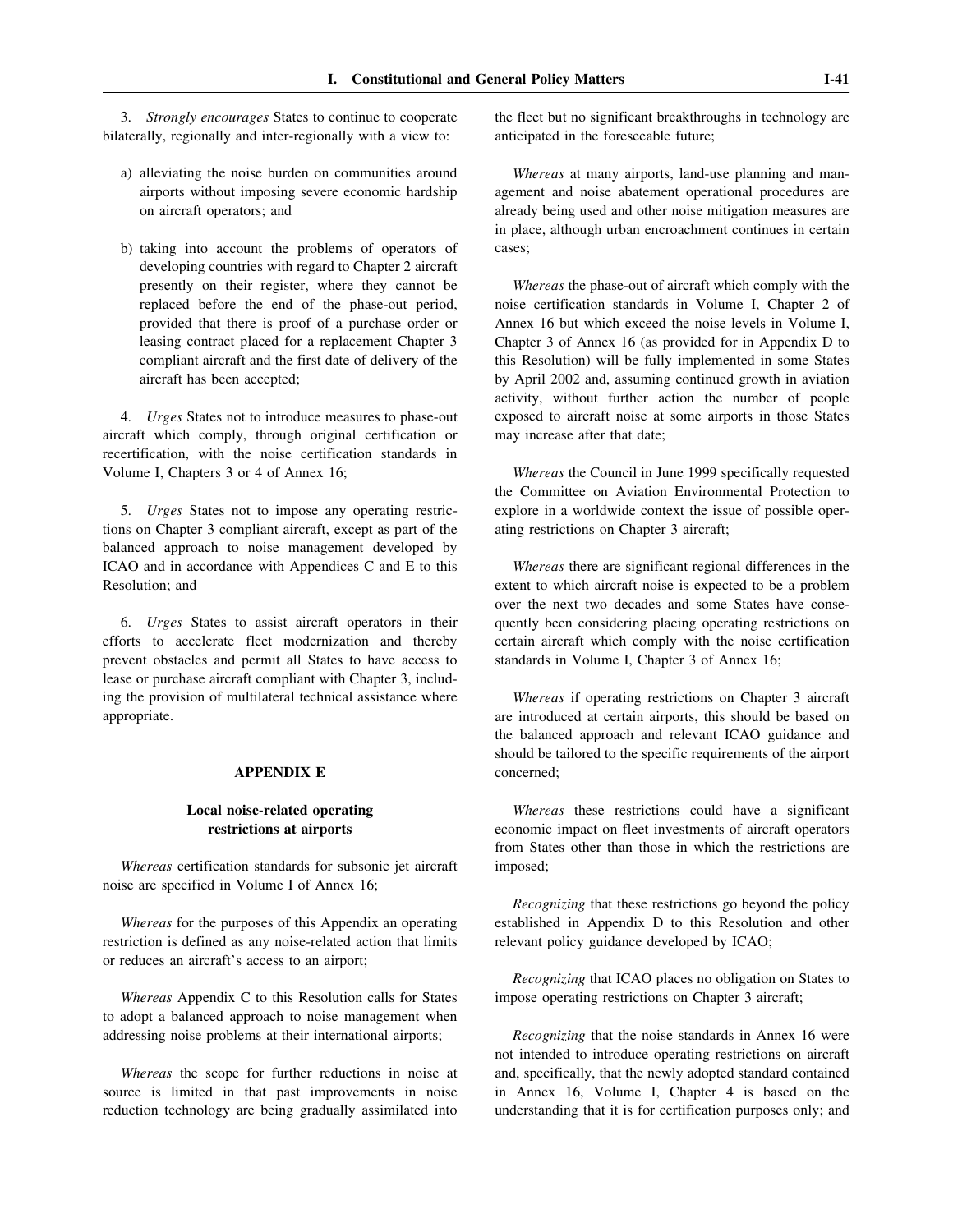*Recognizing* in particular that States have legal obligations, laws, existing arrangements and established policies which may govern the management of noise problems at their airports and could affect the implementation of this Appendix;

## *The Assembly:*

1. *Urges* States to ensure, wherever possible, that any operating restrictions be adopted only where such action is supported by a prior assessment of anticipated benefits and of possible adverse impacts;

2. *Urges* States not to introduce any operating restrictions at any airport on aircraft which comply with Volume I, Chapter 3 of Annex 16 before:

- a) completing the phase-out of aircraft which exceed the noise levels in Volume I, Chapter 3 of Annex 16, at the airport concerned; and
- b) fully assessing available measures to address the noise problem at the airport concerned in accordance with the balanced approach described in Appendix C;

3. *Urges* States which, despite the considerations in Resolving Clause 2 above, permit the introduction of restrictions at an airport on the operations of aircraft which comply, either through original certification or recertification, with Volume I, Chapter 3 of Annex 16:

- a) to base such restrictions on the noise performance of the aircraft, as determined by the certification procedure conducted consistent with Annex 16, Volume I;
- b) to tailor such restrictions to the noise problem of the airport concerned in accordance with the balanced approach;
- c) to limit such restrictions to those of a partial nature wherever possible, rather than the complete withdrawal of operations at an airport;
- d) to take into account possible consequences for air transport services for which there are no suitable alternatives (for example, long-haul services);
- e) to consider the special circumstances of operators from developing countries, in order to avoid undue economic hardship for such operators, by granting exemptions;
- f) to introduce such restrictions gradually over time, where possible, in order to take into account the economic impact on operators of the affected aircraft;
- g) to give operators a reasonable period of advance notice;
- h) to take account of the economic and environmental impact on civil aviation in the near term of recent events; and
- i) to inform ICAO, as well as the other States concerned, of all such restrictions imposed; and

4. *Further urges* States not to permit the introduction of any operating restrictions aimed at the withdrawal of aircraft that comply, through either original certification or recertification, with the noise standards in Volume I, Chapter 4 of Annex 16.

#### **APPENDIX F**

## **Land-use planning and management**

*Whereas* land-use planning and management is one of the four principal elements of the balanced approach to noise management;

*Whereas* the number of people affected by aircraft noise is dependent on the way in which the use of land surrounding an airport is planned and managed, and in particular the extent to which residential development and other noise-sensitive activities are controlled;

*Whereas* activity may increase significantly at most airports and there is a risk that future growth may be constrained by inappropriate land-use near airports;

*Whereas* the phase-out of subsonic jet aircraft which comply with the noise certification standards in Volume I, Chapter 2 of Annex 16 but which exceed the noise levels in Volume I, Chapter 3 of Annex 16 has succeeded at many airports in reducing the size of the noise contours depicting the areas where people are exposed to unacceptable noise levels as well as in reducing the total number of people exposed to noise;

*Considering* it essential that these improvements should be preserved to the greatest extent practicable for the benefit of local communities;

*Whereas* it is also expected that the newly adopted standard contained in Annex 16, Volume I, Chapter 4 will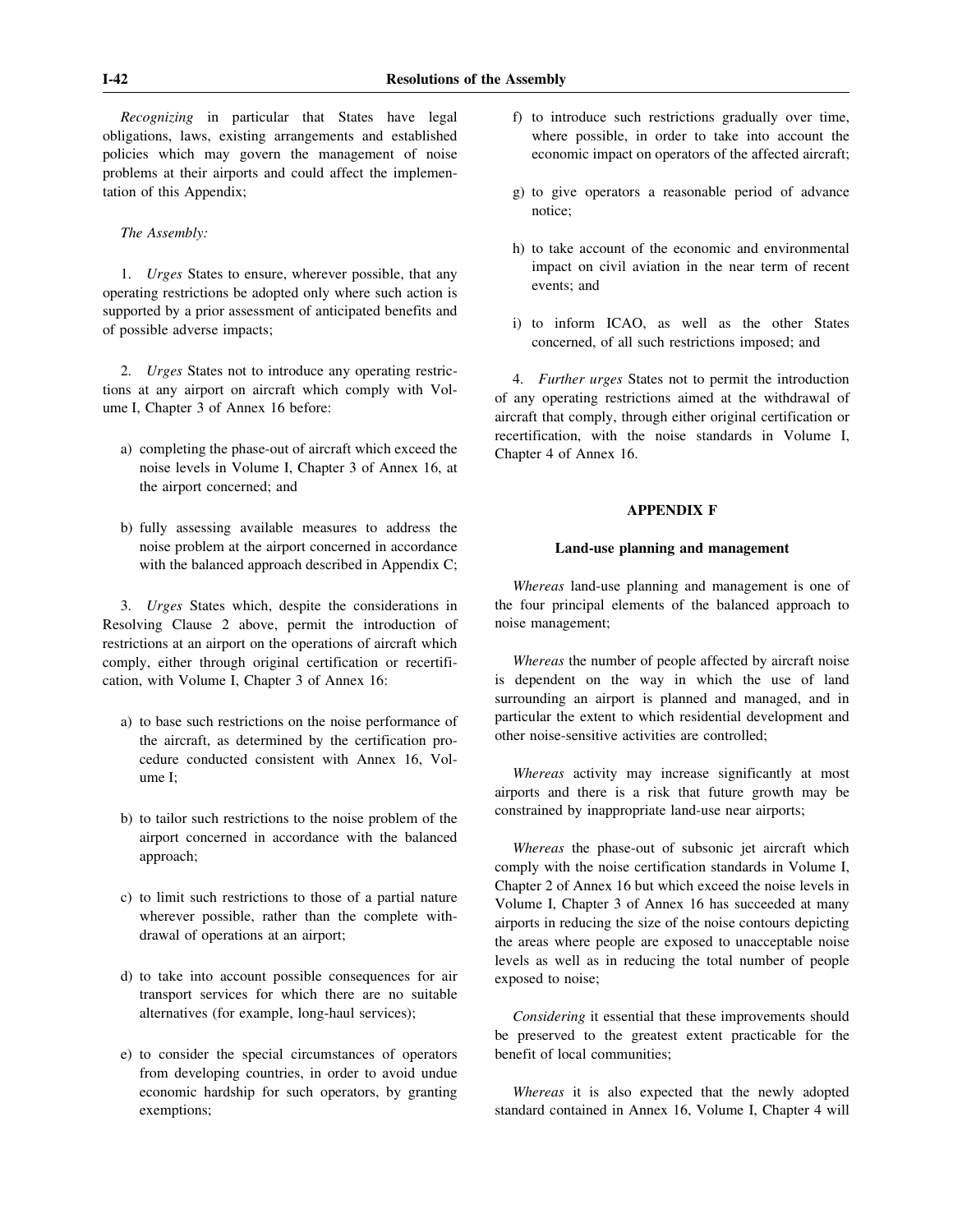increase the opportunities for operators to replace aircraft in their fleets by quieter aircraft;

*Recognizing* that while land-use management includes planning activities that may primarily be the responsibility of local authorities, it nevertheless affects airport capacity, which in turn has implications for civil aviation; and

*Whereas* guidance material on appropriate land-use planning and noise mitigation measures is included in the *Airport Planning Manual* (Doc 9184), Part 2 — *Land Use and Environmental Control*, which is currently being updated and expanded;

#### *The Assembly:*

1. *Urges* States that have phased out operations of Chapter 2 aircraft at their airports as provided for in Appendix D to this Resolution, whilst preserving the benefits for local communities to the greatest extent practicable to avoid inappropriate land-use or encroachment whenever possible in areas where reductions in noise levels have been achieved;

2. *Urges* States to ensure that the potential reductions in noise levels to be gained from the introduction of quieter aircraft, particularly those complying with the new Chapter 4 standard, are also not avoidably compromised by inappropriate land-use or encroachment;

3. *Urges* States, where the opportunity still exists to minimize aircraft noise problems through preventive measures, to:

- a) locate new airports at an appropriate place, such as away from noise-sensitive areas;
- b) take the appropriate measures so that land-use planning is taken fully into account at the initial stage of any new airport or of development at an existing airport;
- c) define zones around airports associated with different noise levels taking into account population levels and growth as well as forecasts of traffic growth and establish criteria for the appropriate use of such land, taking account of ICAO guidance;
- d) enact legislation, establish guidance or other appropriate means to achieve compliance with those criteria for land-use; and
- e) ensure that reader-friendly information on aircraft operations and their environmental effects is available to communities near airports; and
- 4. *Requests* the Council to:
- a) ensure that the guidance on land use in Doc 9184 is current and responsive to the requirements of States; and
- b) consider what steps might be taken to promote land-use management, particularly in those parts of the world where the opportunity may exist to avoid aircraft noise problems in the future.

## **APPENDIX G**

## **Supersonic aircraft — The problem of sonic boom**

*Whereas* since the introduction of supersonic aircraft in commercial service action has been taken to avoid creating unacceptable situations for the public due to sonic boom, such as interference with sleep and injurious effects to persons and property on land and at sea caused by the magnification of the sonic boom; and

*Whereas* the States involved in the manufacture of such supersonic aircraft, as well as other States, continue to carry out research into the physical, physiological and sociological effects of sonic boom;

## *The Assembly:*

1. *Reaffirms* the importance it attaches to ensuring that no unacceptable situation for the public is created by sonic boom from supersonic aircraft in commercial service;

2. *Instructs* the Council, in the light of the available information and availing itself of the appropriate machinery, to review the Annexes and other relevant documents, so as to ensure that they take due account of the problems which the operation of supersonic aircraft may create for the public and, in particular, as regards sonic boom, to take action to achieve international agreement on measurement of the sonic boom, the definition in quantitative or qualitative terms of the expression "unacceptable situations for the public" and the establishment of the corresponding limits; and

3. *Invites* the States involved in the manufacture of supersonic aircraft to furnish ICAO in due course with proposals on the manner in which any specifications established by ICAO could be met.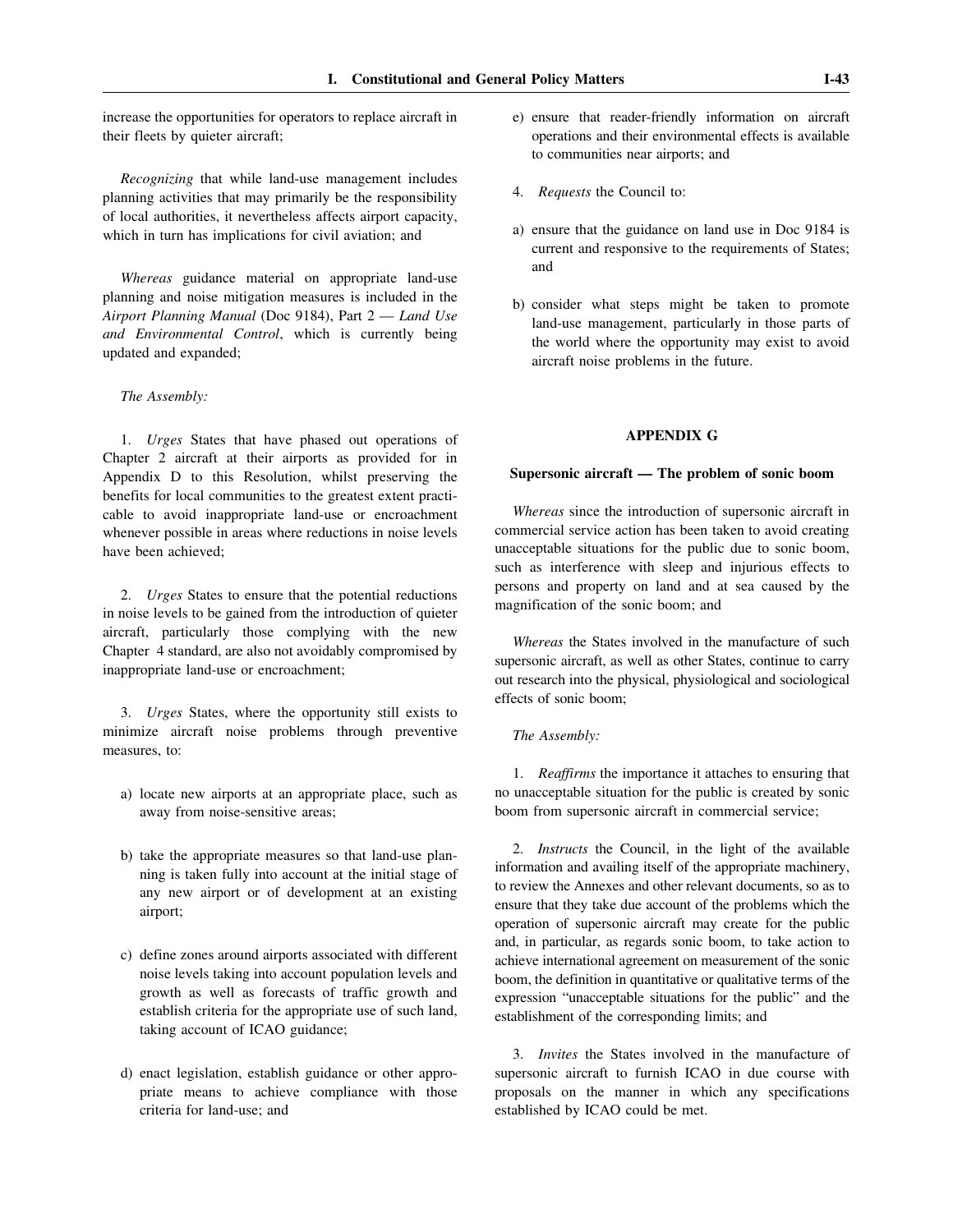# **APPENDIX H**

## **Environmental impact of civil aviation on the atmosphere**

*Whereas* there are growing concerns about environmental problems in the atmosphere such as global warming and depletion of the ozone layer;

*Whereas* the "Agenda 21" action plan adopted by the 1992 United Nations Conference on Environment and Development calls on governments, with the co-operation of relevant United Nations bodies, to address these problems;

*Whereas* the most comprehensive assessment so far of aviation's contribution to these problems is contained in the special report on *Aviation and the Global Atmosphere*, which was prepared at ICAO's request by the Intergovernmental Panel on Climate Change (IPCC) in collaboration with the Scientific Assessment Panel to the Montreal Protocol on Substances that Deplete the Ozone Layer and was published in 1999, and which reports *inter alia* that:

- aircraft emit gases and particles which alter the atmospheric concentration of greenhouse gases, trigger the formation of condensation trails and may increase cirrus cloudiness, all of which contribute to climate change;
- aircraft are estimated to contribute about 3.5 per cent of the total radiative forcing (a measure of change in climate) by all human activities and this percentage, which excludes the effects of possible changes in cirrus clouds, is projected to grow; and
- although improvements in aircraft and engine technology and the efficiency of the air traffic system will bring environmental benefits, they will not fully offset the effects of the increased emissions resulting from the projected growth in aviation;

*Whereas* the IPCC special report recognizes that the effects of some types of aircraft emissions are well understood, reveals that the effects of others are not, and identifies a number of key areas of scientific uncertainty that limit the ability to project aviation impacts on climate and ozone;

*Whereas* the ultimate objective of the United Nations Framework Convention on Climate Change (UNFCCC) is to achieve stabilization of greenhouse gas concentrations in the atmosphere at a level that would prevent dangerous anthropogenic interference with the climate system;

*Whereas* the Kyoto Protocol, which was adopted by the Conference of the Parties to the UNFCCC in December 1997 and has yet to enter into force, calls for developed countries to pursue limitation or reduction of greenhouse gases from "aviation bunker fuels", working through ICAO (Article 2.2);

*Whereas* the Kyoto Protocol treats international and domestic emissions from the aviation sector differently, in that developed countries are called on to pursue the limitation or reduction of greenhouse gases from international aviation working through ICAO (Article 2.2 of the Protocol), while domestic aviation emissions are included in national targets for developed countries that call for an overall reduction in total emissions from all sources of 5.2 per cent for the period 2008–2012 (compared with 1990 levels and based on six specific greenhouse gases) and the potential advantages of harmonizing treatment of domestic and international aviation emissions have been noted; and

*Whereas* the ICAO Council has been exploring policy options to limit or reduce the greenhouse gas emissions from civil aviation, particularly in response to Assembly Resolution A32-8, Appendix F, and work is in progress on technology and standards, on operational measures to reduce fuel consumption and hence emissions and on market-based measures (see Appendix I), and regular reports have been provided to the Conference of the Parties to the UNFCCC;

*The Assembly:*

1. *Expresses its appreciation* to the Intergovernmental Panel on Climate Change (IPCC) and to the Montreal Protocol's Scientific Assessment Panel for the special report on *Aviation and the Global Atmosphere*;

2. *Urges* States to promote scientific research aimed at addressing the uncertainties identified in this IPCC special report;

- 3. *Requests* the Council:
- a) to continue to co-operate closely with the IPCC and other organizations involved in the definition of aviation's contribution to environmental problems in the atmosphere, and with organizations involved in policy-making in this field, notably with the Conference of the Parties to the United Nations Framework Convention on Climate Change (UNFCCC);
- b) to continue to study policy options to limit or reduce the environmental impact of aircraft engine emissions and to develop concrete proposals and provide advice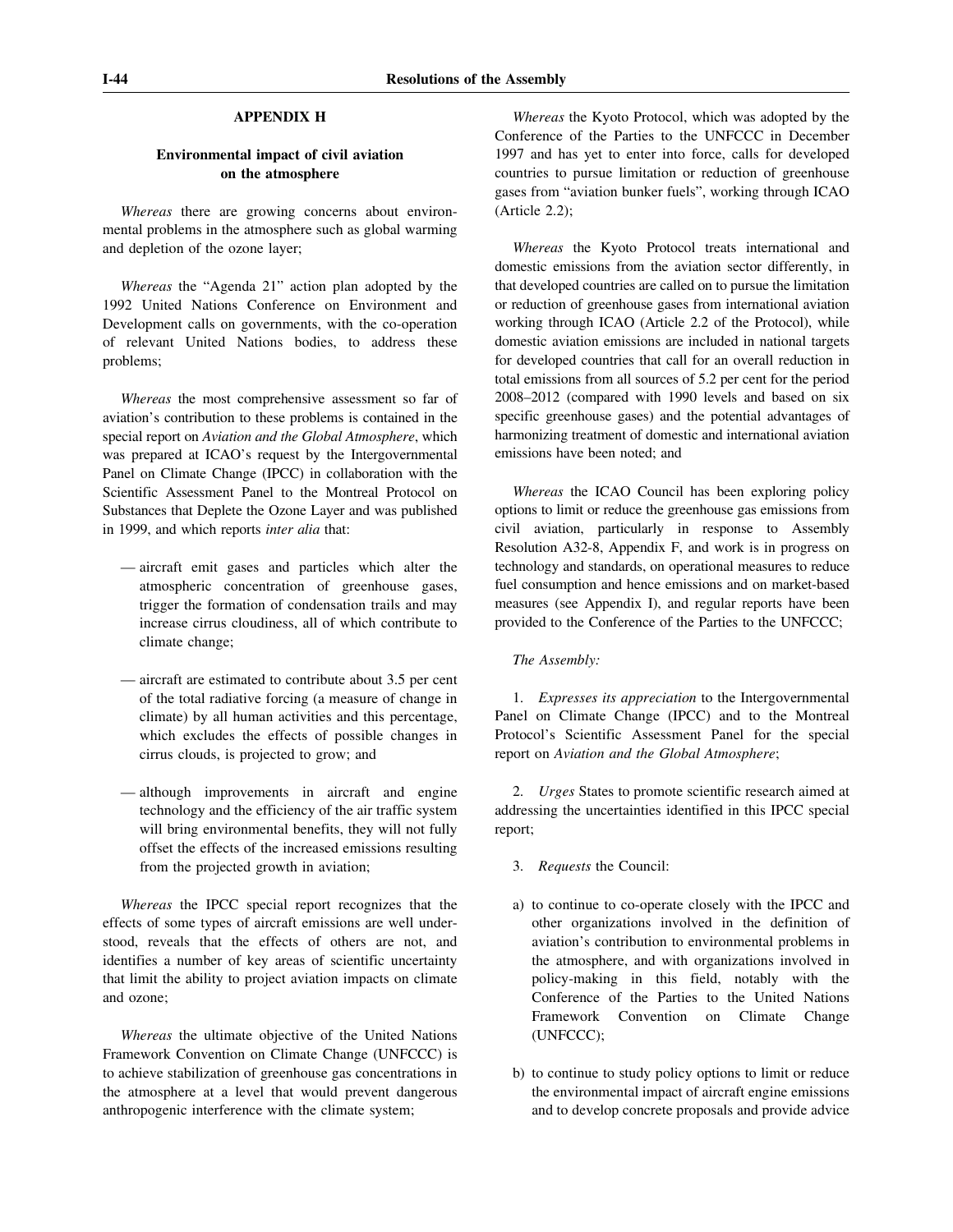as soon as possible to the Conference of the Parties of the UNFCCC, placing special emphasis on the use of technical solutions while continuing its consideration of market-based measures, and taking into account potential implications for developing as well as developed countries; and

c) to promote the use of operational measures as a means of limiting or reducing the environmental impact of aircraft engine emissions; and

4. *Invites* Contracting States and international organizations to keep ICAO informed of developments in this field.

## **APPENDIX I**

# **Market-based measures regarding aircraft engine emissions**

*Whereas* Appendix H of this Resolution sets the general context in which policy options including market-based measures are considered as a means of limiting or reducing the environmental impact of aircraft engine emissions;

*Whereas* market-based measures are policy tools that are designed to achieve environmental goals at a lower cost and in a more flexible manner than traditional regulatory measures;

*Whereas* in recent years there has been increasing recognition by governments of the need for each economic sector to pay the full cost of the environmental damage it causes and the subject of market-based measures for protecting the environment, including charges or taxes on air transport, an emissions trading system or voluntary measures, has been raised, for example, in the context of controlling greenhouse gas emissions;

*Whereas* Principle 16 of the Rio Declaration on Environment and Development (1992) states that "National authorities should endeavour to promote the internalization of environmental costs and the use of economic instruments, taking into account the approach that the polluter should, in principle, bear the cost of pollution, with due regard to the public interest and without distorting international trade and investment";

*Whereas* the Kyoto Protocol treats international and domestic emissions from the aviation sector differently, the potential advantages of harmonizing treatment of the two categories of emissions have been noted and it has been acknowledged that some States or groups of States are already taking action to design options for reducing emissions from domestic sectors, including domestic aviation emissions;

*Whereas* ICAO policies make a conceptual distinction between a charge and a tax, in that "a charge is a levy that is designed and applied specifically to recover the costs of providing facilities and services for civil aviation, and a tax is a levy that is designed to raise national or local government revenues which are generally not applied to civil aviation in their entirety or on a cost-specific basis";

*Whereas* ICAO has developed policy guidance to States on taxation (*ICAO's Policies on Taxation in the Field of International Air Transport*, Doc 8632), which recommends *inter alia* the reciprocal exemption from all taxes levied on fuel taken on board by aircraft in connection with international air services, a policy implemented in practice through bilateral air services agreements, and also calls on States to the fullest practicable extent to reduce or eliminate taxes related to the sale or use of international air transport;

*Whereas* Article 15 of the *Convention on International Civil Aviation* contains provisions regarding airport and similar charges, including the principle of non-discrimination, and ICAO has developed policy guidance for States regarding charges (*ICAO's Policies on Charges for Airports and Air Navigation Services*, Doc 9082) including specific guidance on noise-related charges;

*Whereas* the ICAO Council has adopted on 9 December 1996 a policy statement of an interim nature on emissionrelated charges and taxes in the form of a resolution wherein the Council strongly recommends that any such levies be in the form of charges rather than taxes, and that the funds collected should be applied in the first instance to mitigating the environmental impact of aircraft engine emissions;

*Whereas* such charges should be based on the costs of mitigating the environmental impact of aircraft engine emissions to the extent that such costs can be properly identified and directly attributed to air transport;

*Noting* that the Council has received a report from its Committee on Aviation Environmental Protection (CAEP) on possible options regarding the use of market-based measures to limit or reduce aircraft engine emissions, initially focussing on carbon dioxide, and that further work is planned;

*Noting* that analyses conducted by CAEP have shown that an open emissions-trading system\* was a cost effective

A system whereby the total amount of emissions would be capped and allowances in the form of permits to emit carbon dioxide could be bought and sold to meet emission reduction objectives.